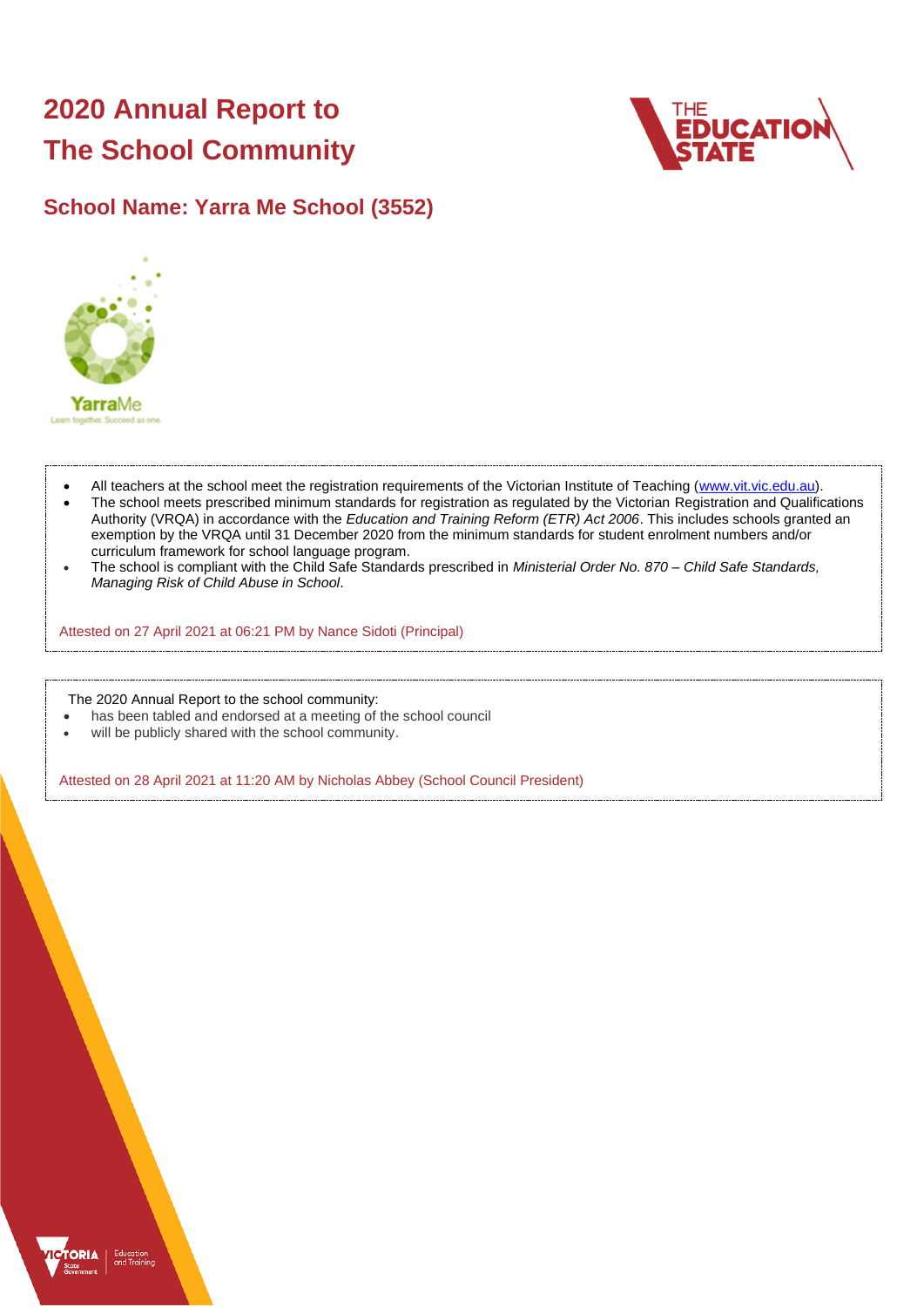

# How to read the Annual Report

## What has changed for the 2020 Annual Report?

#### **Improved appearance**

The appearance of the Performance Summary has been updated to more clearly represent information and to assist interpretation and comparison of individual school's data with state averages.

### **School performance data**

The Victorian community's experience of COVID-19, including remote and flexible learning, had a significant impact on normal school operations. This impacted the conduct of assessments and surveys. Readers should be aware of this when interpreting the Performance Summary.

For example, in 2020 school-based surveys ran under changed circumstances. Absence data may have been influenced by local processes and procedures adopted in response to remote and flexible learning.

Schools should keep this in mind when using this data for planning and evaluation purposes.

## What does the *'About Our School'* section refer to?

The About Our School section provides a brief background on the school, an outline of the school's performance over the year and future directions.

The 'School Context' describes the school's vision, values and purpose. Details include the school's geographic location, size and structure, social characteristics, enrolment characteristics and special programs.

The 'Framework for Improving Student Outcomes (FISO)' section includes the improvement initiatives the school has selected and the progress they have made towards achieving them.

## What does the *'Performance Summary'* section of this report refer to?

The Performance Summary includes the following:

### **School Profile**

- student enrolment information
- the school's 'Student Family Occupation and Education' category
- a summary of parent responses in the Parent Opinion Survey, shown against the statewide average for Specialist schools
- school staff responses in the area of School Climate in the School Staff Survey, shown against the statewide average for Specialist schools

#### **Achievement**

• English and Mathematics for Teacher Judgements against the curriculum

#### **Engagement**

Student attendance and engagement at school, including:

• how many exiting students go on to further studies or full-time work

Results are displayed for the latest year and the average of the last four years (where available).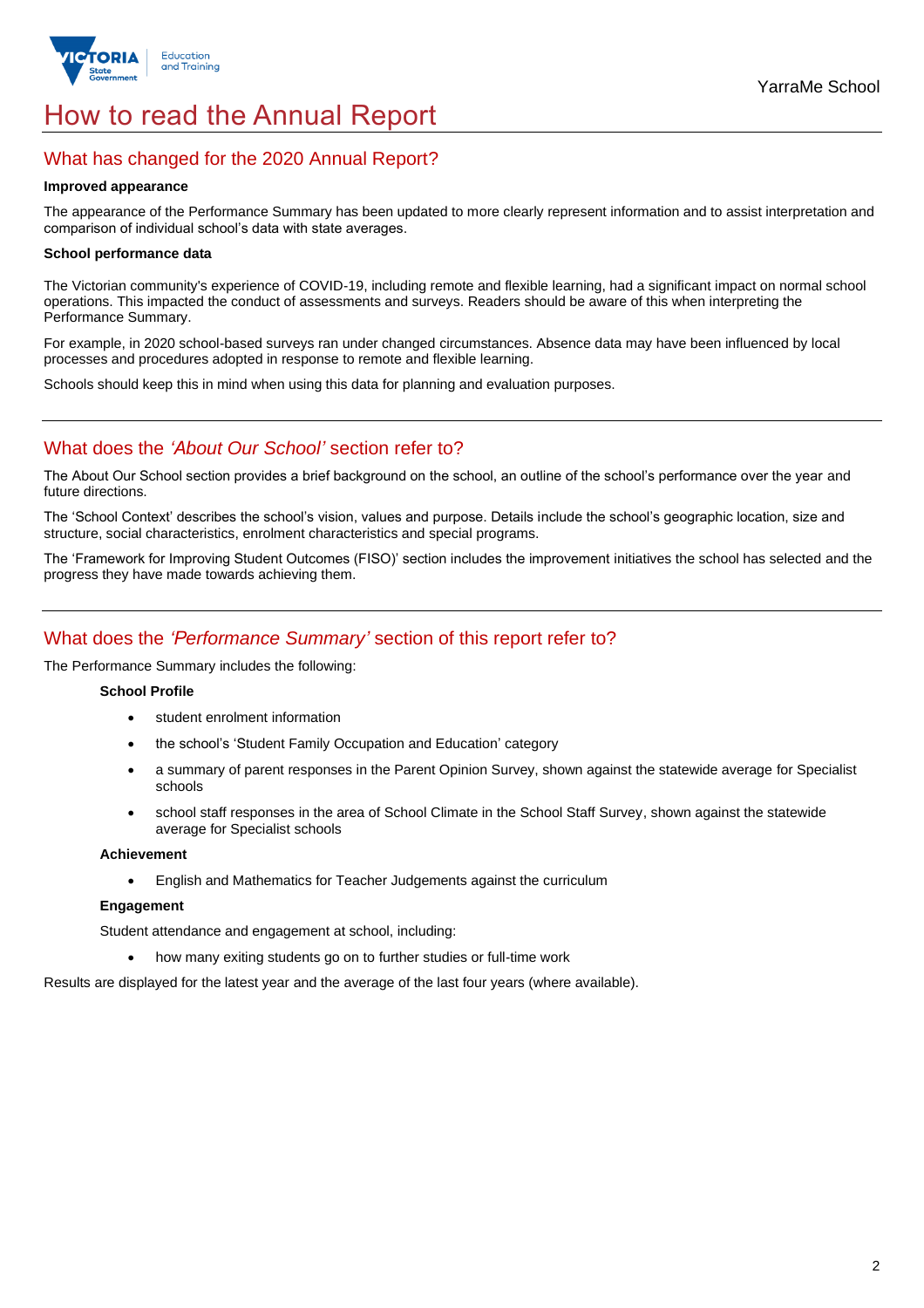

## How to read the Annual Report (continued)

## What does *'NDP'* or '*NDA*' mean?

'NDP' refers to no data being published for privacy reasons or where there are insufficient underlying data. For example, very low numbers of participants or characteristics that may lead to identification will result in an 'NDP' label. For the 2020 Student Attitudes to School survey, specifically, the similar school group averages are replaced by 'NDP' where less than 50% of schools in a given similar school group did not participate in the 2020 survey.

'NDA' refers to no data being available. Some schools have no data for particular measures due to low enrolments. There may be no students enrolled in some year levels, so school comparisons are not possible.

Note that new schools only have the latest year of data and no comparative data from previous years. The Department also recognises unique circumstances in Specialist, Select Entry, English Language, Community Schools and schools that changed school type recently, where school-to-school comparisons are not appropriate.

## What is the *'Towards Foundation Level Victorian Curriculum'*?

The Victorian Curriculum is assessed through teacher judgements of student achievement based on classroom learning.

The 'Towards Foundation Level Victorian Curriculum' is integrated directly into the curriculum and is referred to as 'Levels A to D'.

'Levels A to D' may be used for students with a disability or students who may have additional learning needs

'Levels A to D' are not associated with any set age or year level that links chronological age to cognitive progress (i.e. there is no age expected standard of achievement for 'Levels A to D').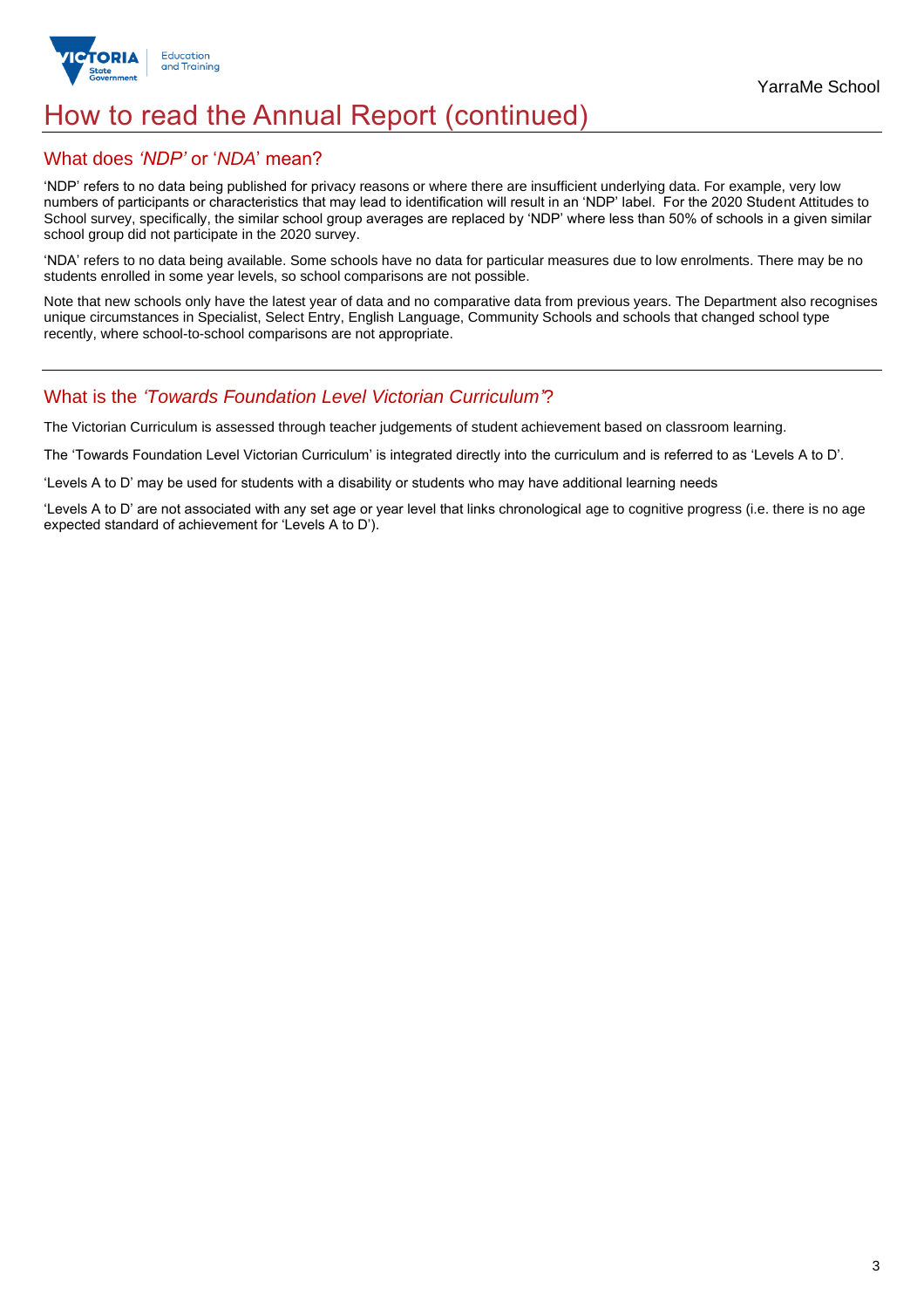

# **About Our School**

| <b>School context</b>                                                                                                                                                                                                                                                                                                                                                                                                                                                                                                                                                                                                                                                                                                                                                                    |
|------------------------------------------------------------------------------------------------------------------------------------------------------------------------------------------------------------------------------------------------------------------------------------------------------------------------------------------------------------------------------------------------------------------------------------------------------------------------------------------------------------------------------------------------------------------------------------------------------------------------------------------------------------------------------------------------------------------------------------------------------------------------------------------|
| "Compassion, Collaboration, Capacity"                                                                                                                                                                                                                                                                                                                                                                                                                                                                                                                                                                                                                                                                                                                                                    |
| We are deeply passionate about being champions for positive and respectful relationships,<br>inclusive learning and building resilience.                                                                                                                                                                                                                                                                                                                                                                                                                                                                                                                                                                                                                                                 |
| Our Mission is to be Centre of Expertise focused on delivering personalised, evidence based<br>education models with partnerships that support life-long learning                                                                                                                                                                                                                                                                                                                                                                                                                                                                                                                                                                                                                        |
| YarraMe School is a Victorian State Government specialist school that exclusively addresses the educational needs of<br>'at-risk students' with significant social, emotional and behavioural needs.                                                                                                                                                                                                                                                                                                                                                                                                                                                                                                                                                                                     |
| The students referred to YarraMe School come from a range of backgrounds. Some of these include Trauma, Autism,<br>Speech and Language Difficulties, Attention Deficit Hyperactivity Disorder, Foetal Alcohol Disorder, Attachment<br>Disorder, Anxiety and Learning Difficulties. Students with these diagnoses often present with associated behaviours<br>such as verbal and physical aggression, defiance, withdrawal, self-injury, helplessness and difficulties in forming and<br>maintaining friendships.                                                                                                                                                                                                                                                                         |
| YarraMe School delivers a Social and Emotional (SEL) 'learning intensive' helping students with severe and persistent<br>social/emotional, learning and behavioural needs. The learning intensive is a process. The process is driven by data,<br>characterised by increased intensity and personalisation, and considers the academic and behavioural needs of the<br>student. This learning intensive intervention is known as a 'Tier 3 intervention,' and is embedded within a multi-tiered<br>system of support (MTSS) framework.                                                                                                                                                                                                                                                   |
| YarraMe School uses therapeutic and crisis prevention strategies to understand and respond to student behaviour,<br>such as functional behaviour and safety plans within a personalised learning framework. These Behaviour Support<br>Plans are developed over time and inform strategies and actions for success. The School Wide Positive Support<br>(SWPBS) framework is implemented across our intake and outreach programs. SWPBS builds a continuum of support<br>for staff and students, which is supported by a three-tiered model. At each tier there is an emphasis on outcomes in the<br>form of behaviour expectations for student and staff behaviour, and data to guide decision-making on the best<br>practices needed to support student learning and social behaviour. |
| In 2020, YarraMe School provided three intake programs across two locations, Hurstbridge and Preston, and three<br>outreach services, these include the Inclusion Support Service, supporting students with social and emotional needs in<br>the mainstream primary school setting, Secondary Consultation for a case conference to provide guidance to primary<br>schools on complex student behaviours and a Professional Learning service providing specific training to educators<br>and allied health professionals in the areas of Autism, Attachment and Trauma Theory and Autism, and Mental Health<br>and Wellbeing training.                                                                                                                                                   |
| Each of the intake programs caters for different cohorts. The Preston campus has two programs, the Junior Program<br>catering for students in years one to three, and the Senior Program for students in years four to six. The education<br>program at the Hurstbridge Farm is provided to students in Out of Home Care who reside in the Department of Health<br>and Human Service residential facility.                                                                                                                                                                                                                                                                                                                                                                               |
| The school has 16.3 equivalent full-time staff, made up of 1 Principal, 2 Leading Teachers, 12 teachers and 4<br><b>Education Support Staff.</b>                                                                                                                                                                                                                                                                                                                                                                                                                                                                                                                                                                                                                                         |
| The teachers at YarraMe School work in dedicated teams within a multidisciplinary framework to provide the best<br>educational outcomes for the students referred to the programs. YarraMe School teachers work in collaboration with<br>referring schools in a coaching role to develop a broader range of strategies to support students in Out-of-Home-Care                                                                                                                                                                                                                                                                                                                                                                                                                           |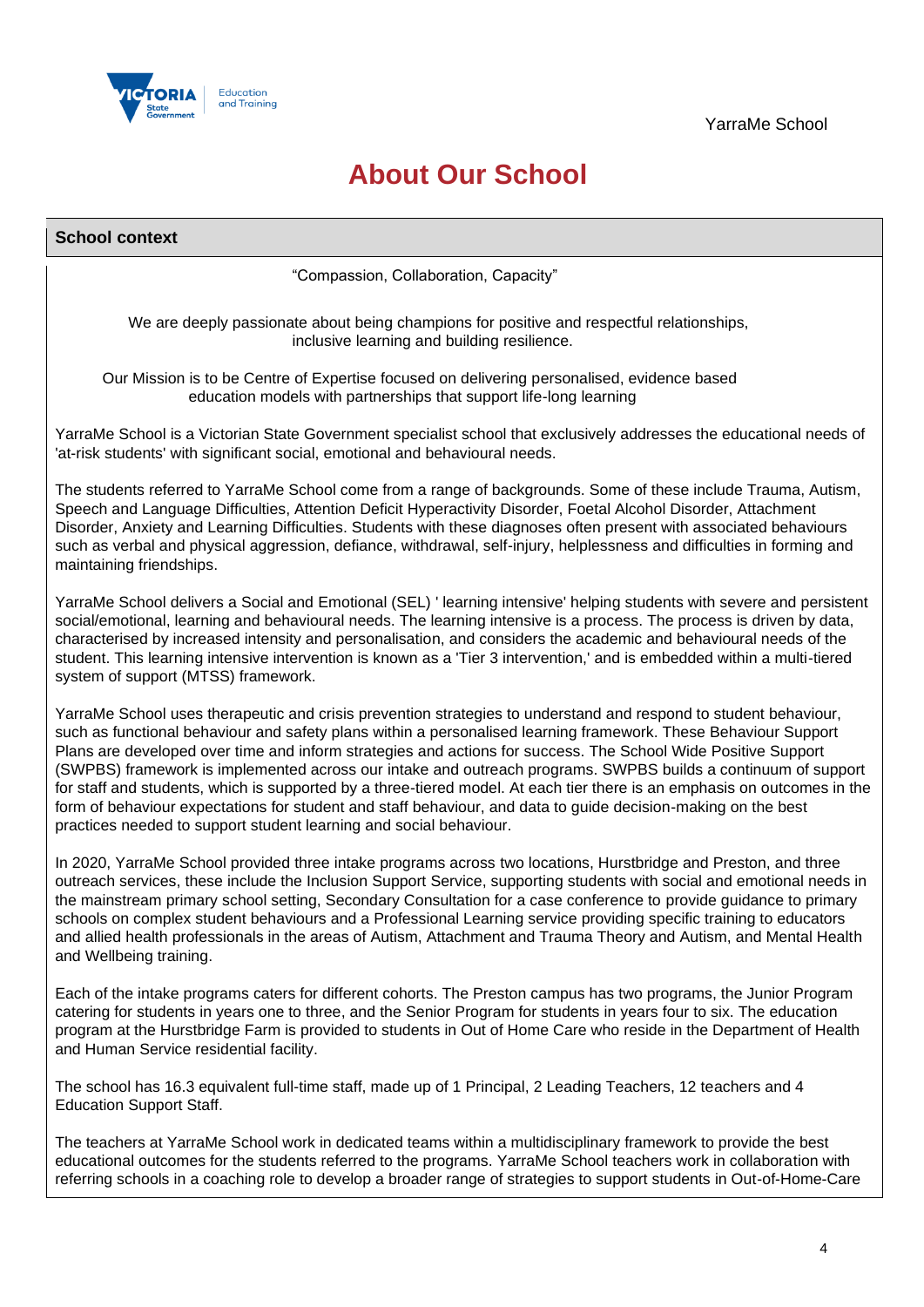

and students presenting with complex behaviour needs. The teachers are often involved in consultation, liaison and professional development to schools and other agencies.

YarraMe School is committed to providing educational experiences which are responsive, flexible and personalised in meeting the needs of students. The school delivers a social and emotional 'learning intensive' to re-engage students with learning and develop a stronger connection with their main school. There is a focus on equipping students with skills in the Personal and Social Capability (Victorian Curriculum) so they can establish successful patterns in their lives and contribute positively to their community.

A number of program changes were made in 2020 to adjust to the outbreak of Coronavirus (COVID 19) in the community. These included the introduction of remote learning and the development of a new service for parents, the Parent Help Desk. In response to COVID-19, YarraMe established a Help Desk for parents and carers to assist in supporting children with complex needs who were learning from home, was offered to all parents state-wide. The purpose of this service was to provide parents and carers with the opportunity to discuss your child's behaviours, which may be impeding their ability to learn at home.

Throughout 2020, YarraMe School staff were adept in accommodating the significant program changes. High levels of collaboration and cooperation amongst staff was fundamental in responding to the changing environment. The 2020 School Staff Survey, included additional responses from staff. In addressing the complex education, health and wellbeing needs of the YarraMe School students and their families, staff continued to meet all requirements achieving 100% across SSG, IEP and positive family connection and curriculum planning. Comparatively, other special schools achieved 79% and the state-wide result was 71%. Data obtained from the use of the Student Engagement Matrix which was adapted for use during periods of remote learning showed that high levels of teacher connection equated to high levels of student engagement. This is largely resulting from the enormous positive effect of the teacher-student relationship and the daily check ins that occurred with families.

YarraMe School was able to address the significant and ever changing OH&S measures quickly. Responses to the Staff Health and Wellbeing component saw 100% positive endorsement for all of the actions taken by the school to provide a 'safe and supportive work environment'. This is also evidenced by the outstanding results of the COVID19 OHS Audit December 2020. YarraMe School established a Staff Mental Health and Wellbeing Committee early in 2020, allowing the school leadership team to put in place effective preventative measures such as Mental Health training and daily team check ins.

## **Framework for Improving Student Outcomes (FISO)**

The YarraMe School Strategic Plan 2019 – 2022 has captured five FISO initiatives and uses pre and post placement data to measure the effectiveness of the teaching programs and growth in improvements for students learning goals. As well our post data collection measures indicators of inclusion and success once our students re-integrate back to their main schools.

The Key Improvement Strategies under each of the FISO initiatives in the 2020 Annual Implementation Plan include: Building practice excellence

• Develop the capacity of Yarra Me leaders to lead and model best practice.

• Evaluate and promote the evidence based YarraMe School Model that meets the specific needs of students with emotional and social needs that often leads to challenging behaviours and embed these practices across all programs.

Curriculum planning and assessment

• Embed the school's focus on functional behaviour assessment to inform planning and practice and personalisation of student learning.

•Finalisation of the Yarra Me 'Ready to Learn' Social and Emotional Curriculum, that incorporates the Victorian Curriculum Personal and Social Capability, Essential Core Skills, Social Skills Improvement System (SSIS) to guide the development of Personalised Learning Plans (PLP)

Building leadership teams

• Continue and strengthen partnerships with educational institutions and State and Federal Governments

• Development of YarraMe School as a 'Centre of Expertise' in building the capacity of mainstream schools through the delivery strength-based, personalised learning programs, and professional learning to educators.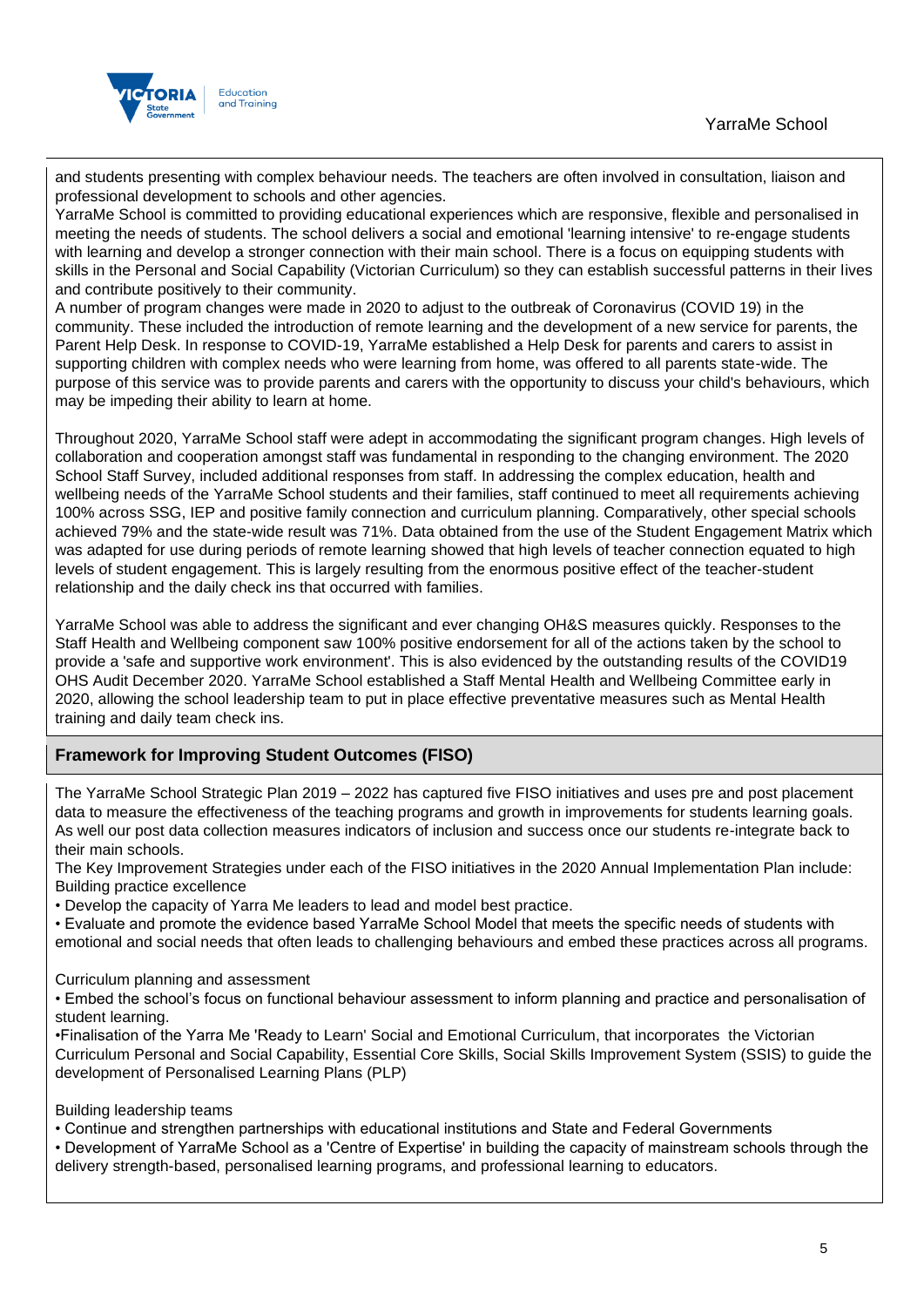

YarraMe School

Empowering students and building school pride

• Empower families and caregivers to support their child.

• Alignment of the current social skills programs with the Social Skills Improvement System (SSIS) topics, and the development of a moderation system that measures student achievement.

Setting expectations and promoting inclusion

- Provide support to early childhood educators in preschool settings.
- Build referring schools' capacity to work with students post intervention.
- There is a strong evidence based link between regular attendance at school and maximised learning outcomes.

• Development of school wide attendance strategy to address student disengagement and unapproved nonattendance; and to engage each Team around the Learner to engage in the process.

### **Achievement**

YarraMe School provides short term learning intensive programs that are designed to identify and address student deficits in their Social and Emotional skills. Many students referred, experience significant challenges in Self-Awareness, Self-Management, Social Awareness, Relationship skills and Positive Decision Making. These challenges impact on their self-confidence and their 'readiness to learn'. In the School Behaviour Rating Scale (SBRS) pre intervention data indicated that there were two areas common across all cohorts in 2020, with greater than 70% of students falling into the severe range of: Aggressive Behaviours, General Classroom Behaviour and Development of Social Skills. General Classroom Behaviour Scale includes: a student's capacity to follow classroom rules, being able to follow instructions, come prepared to learn, and not be overly distracted by others. The Strengths and Difficulties Questionnaire which measures the efficacy of the YarraMe School intervention (start and end) further supports the clinical needs of our student cohort: Emotional Problems, Hyperactivity and Peer Problems. It is the focus of our work to develop a comprehensive, personalised intervention and learning plan for each student to ensure positive growth in their social and emotional goals. Prior to any student commencing in our programs, a comprehensive learning profile is developed from the student's educational and medical history, cognitive and speech assessments, family background and observations on peer relationships.

We are proud of our students' achievements across our intake programs at Hurstbridge and Preston. In 2020, 100% of the students that exited the programs had quality assured Personalised Learning Plans and Behaviour Support Plans. Social and Emotional Learning Skills are benchmarked at the start and at the end of the intervention to measure growth of each student in our programs. The SSIS - SEL Monitoring Scale Scores was used for pre and post data collection in 2020 as the Whole School Data Collection in SEL for students aged between 6 and 12. Improvements across all eight domains of the SSIS were indicated for YarraMe School. What is important to note is that the achievements in the SEL goals are matched by growth and improvement in Reading and Mathematics skills.

After a range of diagnostic assessments (SSIS, SBRS, WISC, CELF, SPAT, YARC, PAT Maths, PAT Reading) are captured and analysed, a Personalised Learning Plan is developed for each student that includes SEL goals drawn from their entry data on the five SEL competencies.

Results from CELF Pragmatics Profile allows for personalisation of instruction using a structured synthetic phonics program. Of note in 2020, 60% of students' experienced significant difficulty in 'turn taking and social interactions', the use of 'appropriate communication in group activities' and 'response to teasing, anger and failure'. All students took part in Social Emotional Learning during their placement, which supported their ability to self-regulate and helped practice skills such as group dynamics, relating to others verbally, asking for help, using appropriate behaviours for gaining attention and reading body language. Both the CELF-5 Pragmatic Profile results and the SSIS-SEL data were used to inform SEL programming.

Across the whole school the SEL goal achievement scores were: 79% 'Achieved', 16% 'Working Towards' and 5% not assessible. When tracking individual achievement using the Social Skills Improvement System we are able to show significant progress against each student's learning, social skills and readiness to learn goals. Academic achievement is measured once progress in the SEL domains is made. Moderation of student goal attainment is used to assess each students' progress, and the achievement of these goals is recorded on the student's individual Chronicle Profiles and reported to the Student Support Group.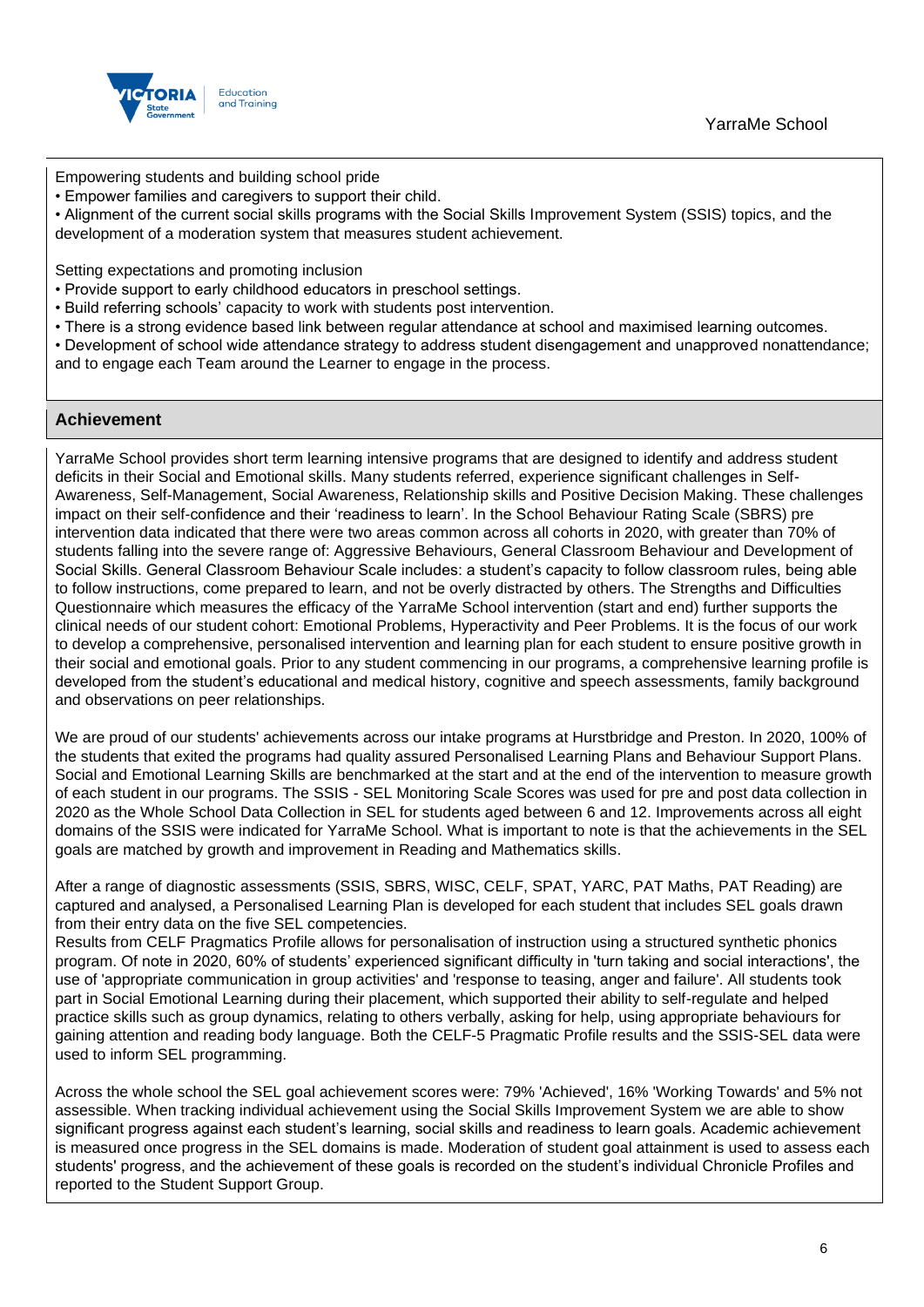## YarraMe School



Through 2020, 86 students were supported in total across the six programs delivered by YarraMe School. Student numbers in 2020 is lower than previous years as we were not able to enrol a second cohort of students in the Preston programs. This was due to the disruption caused by COVID-19, which meant that the semester 1 student cohort was extended by an additional term placement. Of these 89% were boys and 11% were girls. Primary School aged students made up the majority of overall student numbers, being 98.5%.

Schools referring to YarraMe School are from three NWVR Areas: North East Melbourne Area (NEMA) 53.4%, Hume-Moreland Area 30.2%, and Loddon Campaspe Area 16.4%

In 2020, 36.9% of students enrolled at Yarra Me School were funded under 'Severe Behaviour' for Program for Students with Disability. Just over 25% of students referred to our programs had a formal diagnosis of Autism or were in the process of seeking this diagnosis. Over the past four years, the co-morbidity of the students referred to our service with Attention Deficit Disorder, Oppositional Defiance Disorder and Anxiety has increased to 36%; with only 15.3% who have accessed Child and Adolescent Mental Health Services, and only 10.9% with a Mental Health Care Plan prior to referral to YarraMe School.

Our post intervention data tracking system measures how well these scaffolds are implemented in mainstream schools at 3, 6, 12 and 18 months of leaving our programs.

Looking at the 12 month data from 2017 -2020, there are some consistent trends emerging. Over the course of the four year period, 96% of students are still enrolled at the referring school, 12 months post placement. We also see the huge take up of SSG's with 92% of schools running regular meetings to support students. However when we look at school suspensions, close to 47% of students continue to be suspended at the 12 month mark post placement. It is clear that schools need to develop a range of alternatives to suspensions. School-wide Positive Behavioural Interventions and Supports, Restorative Justice, and Social and Emotional Learning are three alternative disciplinary models that have been shown to reduce suspensions and benefit student achievement. Alternative actions to suspension do work, particularly those that are implemented before the point of suspension is reached.

In 2020 the focus for further developing teacher skills included: Growth Coaching, Respectful Relationships Modules, Prevent Teach Reinforce, Disability Standards for Education, Meditation: Smiling Minds, NDIS, SWPBS, Team Teach Behaviour Training, as well as completing the bespoke YarraMe professional learning courses on Attachment and Trauma Training and Wellbeing and Mental Health. This focus was firmly indicated by the results of the 2020 School Staff Survey: Professional Learning Summary Module being 97.0%. Of note, the Special School state average for Professional Learning Summary Module was 70.3%.

In 2021, all YarraMe School teachers will be implementing the SSIS Instructional Model to drive assessment to teaching and learning. We will be working with an external consultant over the course of the year.

### **Engagement**

YarraMe School seeks to engage students directly in our programs by the provision of a Social and Emotional Learning Intensive. We work to engage students in their referring schools through the negotiation of positive transition plans. Our school recognises that the social, physical and emotional wellbeing of students supports effective learning. Therefore the emphasis of all individual learning programs is developed in line with the wellbeing needs of each student. Relationships are key to all our work with students and schools. We aim to build positive, supportive relationships with all students and their families with a focus on their abilities and strengths. We do this by using personalised goal setting plans and advocating for the learning needs of individual students. The positive student teacher focus can be evidenced in the results from the 2020 outreach data below, where a wide range of collaborative approaches are identified.

Student attendance data for 2020 (including during remote learning) indicates that whole school attendance average was 84%. (Note the percentage reported in the Performance Summary is inaccurate, and does not take into account transition days at mainstream school) Non-attendance by students is also managed through immediate individual follow up with families/carers and mainstream school support personnel. Of concern is the growing number of students referred to our service who are attending school on a 'part time basis'. Whilst it is important to consider the students' readiness to learn in a school setting, it is our expectation that our students attend school full time. Whilst, YarraMe School will do everything to advocate for students' full time attendance at school, this is an area that requires a DET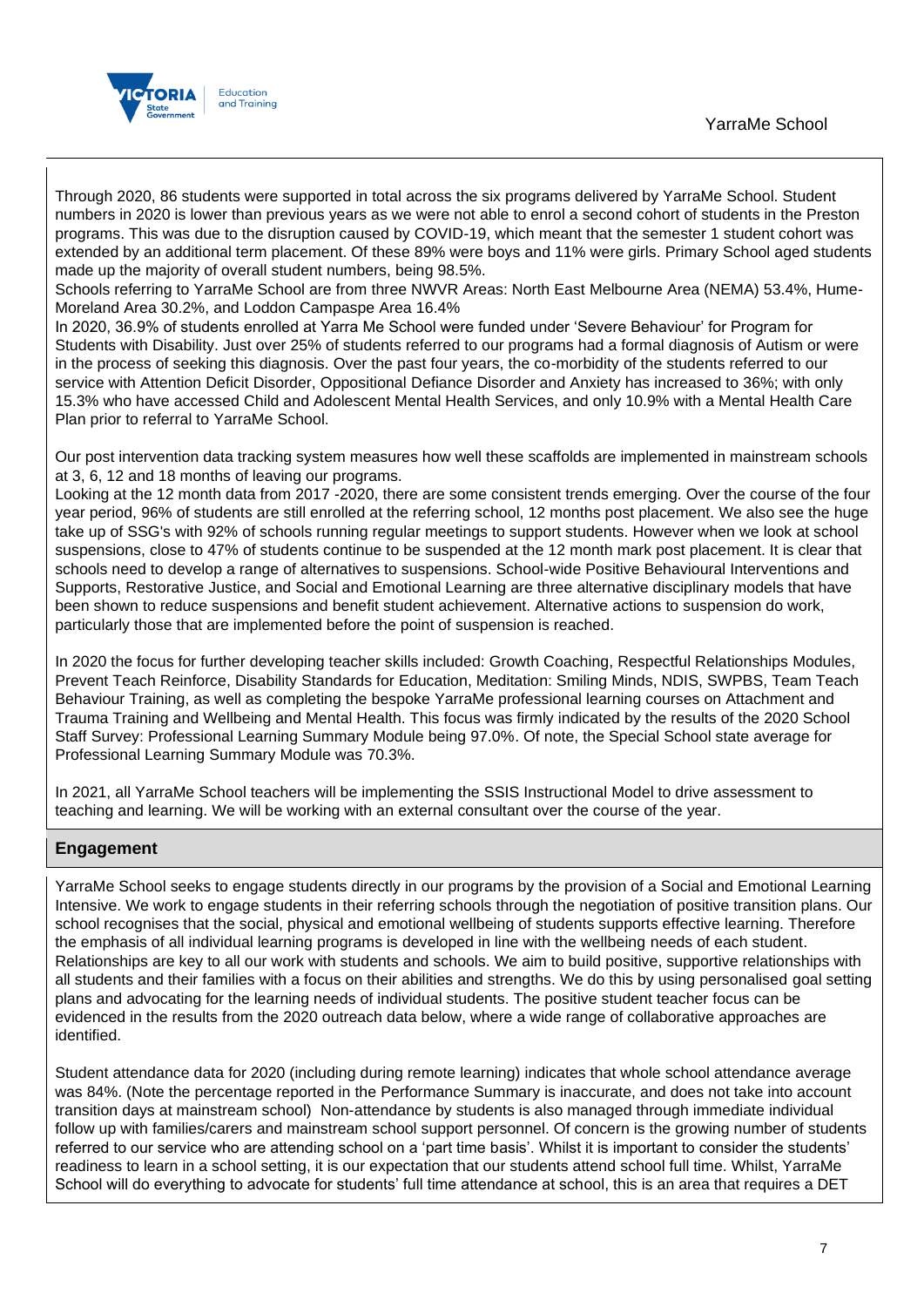

system response.

We have continued to develop and enhance professional learning and capacity building opportunities through the provision of our outreach work provided to referring schools, and promoting School Wide Positive Behaviour Support, Attachment and Trauma Theory and Autism specific resources.

A major part of the teachers' role at YarraMe School is to provide specialist consultation to teachers and leadership teams in primary schools. A summary of the Outreach Supports provided by YarraMe School teachers from the Junior and Senior Programs in 2020 is broken down as follows:

Please note: more than one support can be provided in one scheduled outreach visit.

- \* Teacher Meeting 20%
- \* Review BSP/PLP 17%
- \* Coaching Session 16%
- \* Strategy/Accommodation 16%
- \* Training Education Support Staff 11%
- \* 1-1 Student Counselling 9%
- \* Team Teaching 6%
- \* Telephone/email further follow up 3%
- \* Parent/Carer Meeting 2%

Comparatively, the outreach summaries provided by the Inclusion Support Service provides a very similar hierarchy of supports to referring schools:

- \* Teacher Meeting 166
- \* Review BSP/PLP 141
- \* Coaching Session 133
- \* Strategy/Accommodation 137
- \* Training Education Support Staff 53
- \* 1-1 Student Counselling 73
- \* Team Teaching 53
- \* Telephone/email further follow up 23
- \* Parent/Carer Meeting 20

In 2020 a number of targeted professional development sessions were provided to mainstream schools by our outreach staff with the aim of providing greater understanding of students with trauma history and how to best address their learning needs in the classroom. In 2020, 205 educators completed the Attachment and Trauma Theory (ATT) course. The Pre collected from educators revealed that only 62.4% rated their skills as 'Limited'' in planning and implementing interventions for students with attachment and trauma needs, and on completion of the 20 hours professional learning in the ATT course 99.5% participants rated their skills at 'Sound' and 'Comprehensive'. In July 2020, the Wellbeing and Mental Health course was launched. There were 72 participants that registered for the course. Prior to starting the course, 43% of participants rated their current skills in using the response to intervention framework to support student wellbeing and mental health as 'limited' and on completion 86% as 'Sound' or 'Comprehensive'.

Over each term in 2020, YarraMe School delivered professional learning in Autism Executive Functioning to educators. In total, 194 educators (education support staff, allied health and teachers) completed this training. This training is made available through a webinar platform, making the learning more accessible to regional and rural areas. Feedback on the training confirmed that over 98% of participants agreed or strongly agreed that 'The learning outcomes of the training were addressed' and that 'The content was relevant to my job'.

We started 2020, with three teachers in the metropolitan area and one teacher based in Bendigo providing an outreach service to mainstream primary schools. These teachers were reallocated to the Parent Help Desk when COVID school restrictions were in place. In term 4, the number of teachers in the Inclusion Support Service grew to 9 teachers. This was largely because of program adjustments necessary during 2020 but also due to building works that took place over October and November.

Feedback from leadership teams for this on-site support was described as 'timely' as the outreach service aligned with the return to onsite schooling for metropolitan schools. The pre evaluation surveys collected from teachers and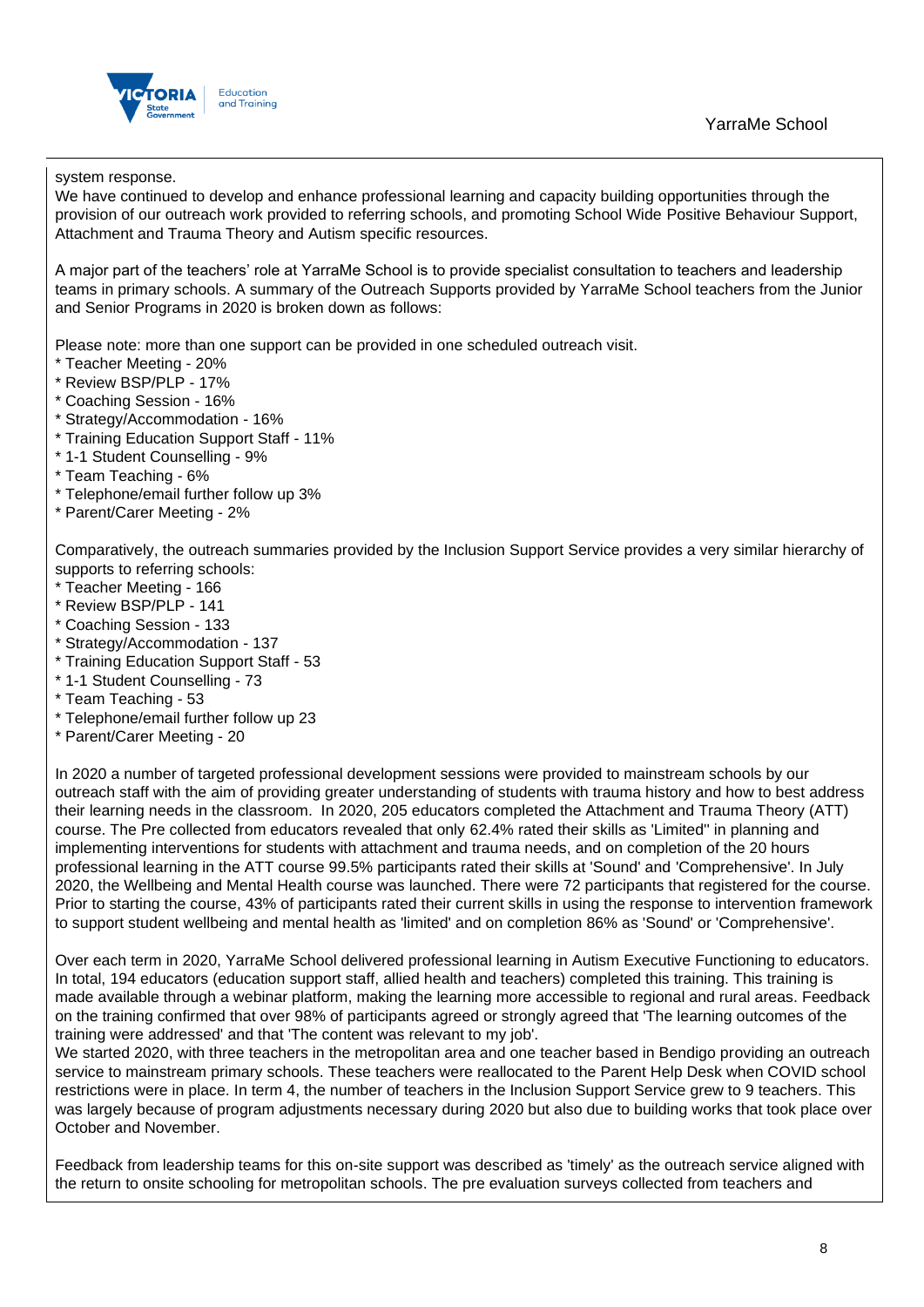

leadership teams during this period revealed that 60% rated their skills as 'Limited' in planning and implementing interventions for students with additional needs, and on completion of the Inclusion Support Service, over 78% assessed their skills as 'Sound'. When teachers and leadership teams were asked 'How do you rate your knowledge and understanding in the area of behaviour disorders?' over 63% responded that their knowledge was 'limited' and on completion of the Inclusion Support Service over 75% noted an improvement to 'Sound'.

## **Wellbeing**

Wellbeing of students is of paramount importance at YarraMe School

Students referred to the YarraMe School programs commonly have one or more significant wellbeing issues that have interfered with their learning. Our focus is on supporting them to find real solutions to enable them to develop greater self-confidence which in turn is applied to academic achievement. Wellbeing programs do not run separately to the Yarra Me programs but are an integral part of our whole school planning.

The School Wide Positive Behaviour Support Program provides the framework for establishing a safe and collaborative environment. Explicit teaching of emotional regulation supports students to increasingly self-manage. Transactional supports to promote and negotiate positive outcomes, the establishment of school and class rules consistent with our school values, and the implementation of reward systems are all effective tools for promoting improved selfmanagement, safety and wellbeing. Student Profiles on Compass Chronicle have been maintained for all students providing key information specific to the student. Implementation strategies support the identification and development of Behaviour Support Plans and interventions external to the school.

As a specialist school catering for students with social and emotional needs, the wellbeing and safety (for all members of the YarraMe School community) became a management priority for the leadership team. Data from the 2020 School Staff Survey affirm that leadership responded quickly to safety concerns with 100% in comparison to the state average of 78%. Key to timely responses to safety, is the high level of staff consultation and participation in this area, 100% in comparison to the state average of 77%

The leadership team maintains rigorous safety and wellbeing processes which included strengthening School Wide Positive Behaviour Support through professional workshops, and whole school reviews of 'Critical Incident Response', 'Discharging Care Plans' and in the development of risk Management Plan's for complex student referrals, and regular case conferencing by teachers to support challenging student behaviour. These rigorous and effective processes are an important part of setting successful preconditions for the delivery of onsite programs.

In 2020, YarraMe School developed a 'Behaviour Risk Register' so that student Behaviours of Concern can be grouped and mapped against classroom, school wide and emergency responses to set optimum pre conditions for safety, learning and teaching.

A new student wellbeing measure will be introduced in 2021. Rumble's Quest is a validated and reliable measure of social and emotional wellbeing for primary school children. It is presented as an engaging computer game that makes it easy for children to respond to questions in a natural way. Rumble's Quest offers a scientifically validated process for assessing multiple dimensions of child wellbeing. It uses age appropriate methods that are designed to help 6-to-12 year-old children report directly about the way they experience the world. Rumble's Quest is an effective tool for assessment, program planning, and program evaluation. It helps schools to: understand children's strengths plan supportive action in response to identified opportunities for growth review the effects of those actions once undertaken. The report generated for each student will be used by teachers to enhance our understanding of wellbeing and mental health issues and address these within the current personalised plans.

## **Financial performance and position**

At the end of 2020 our SRP held a surplus of \$178,632.

A Mod 5 Administration building was provided by the VSBA which meant that funds targeted for building works were now able to be spent elsewhere. The new building took some of this money in the form of landscaping, ICT connectivity and furniture/fittings. The major capital works then became the creation of a new secure staff car park as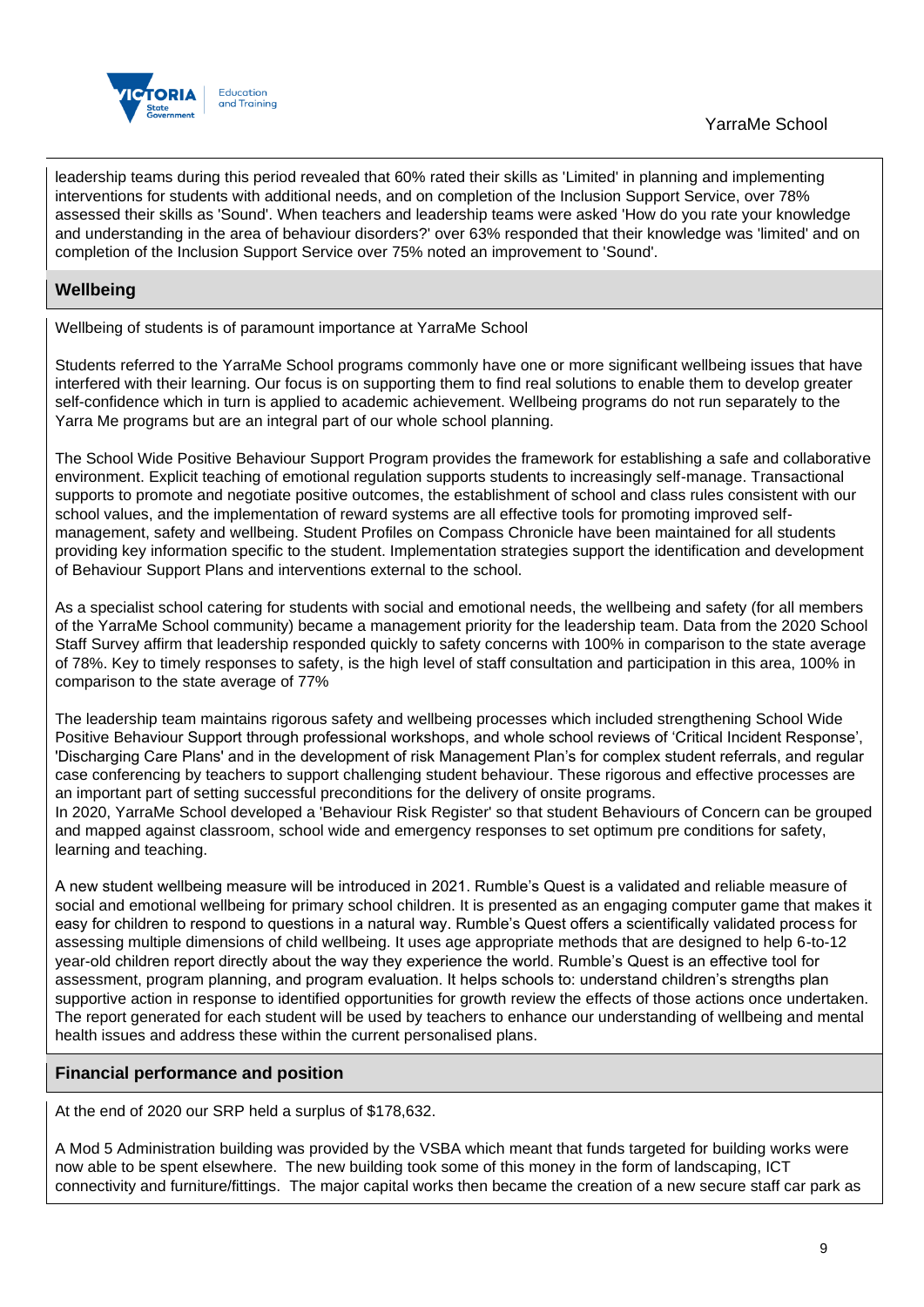

YarraMe School

the Administration building was placed in the existing car park area.

A grant from Sporting Schools of \$650 which was received which we invested in sporting equipment. A further grant of \$2,781.82 was received under the School Shade Sail program supported by the Anti-Cancer Council. These funds allowed us to replace a shade sail and purchase sun hats and sunscreen for all students as well clothing for our Hurstbridge Farm students.

We were again provided with funds by DET totalling \$19,286.21 to invest in the bushfire preparedness program at Hurstbridge Farm.

With so many people working from home in 2020 due to COVID-19, our Professional Learning programs were in high demand and contributed \$6,000 to school funds.

> **For more detailed information regarding our school please visit our website at [https://www.yarrame.vic.edu.au](https://www.yarrame.vic.edu.au/)**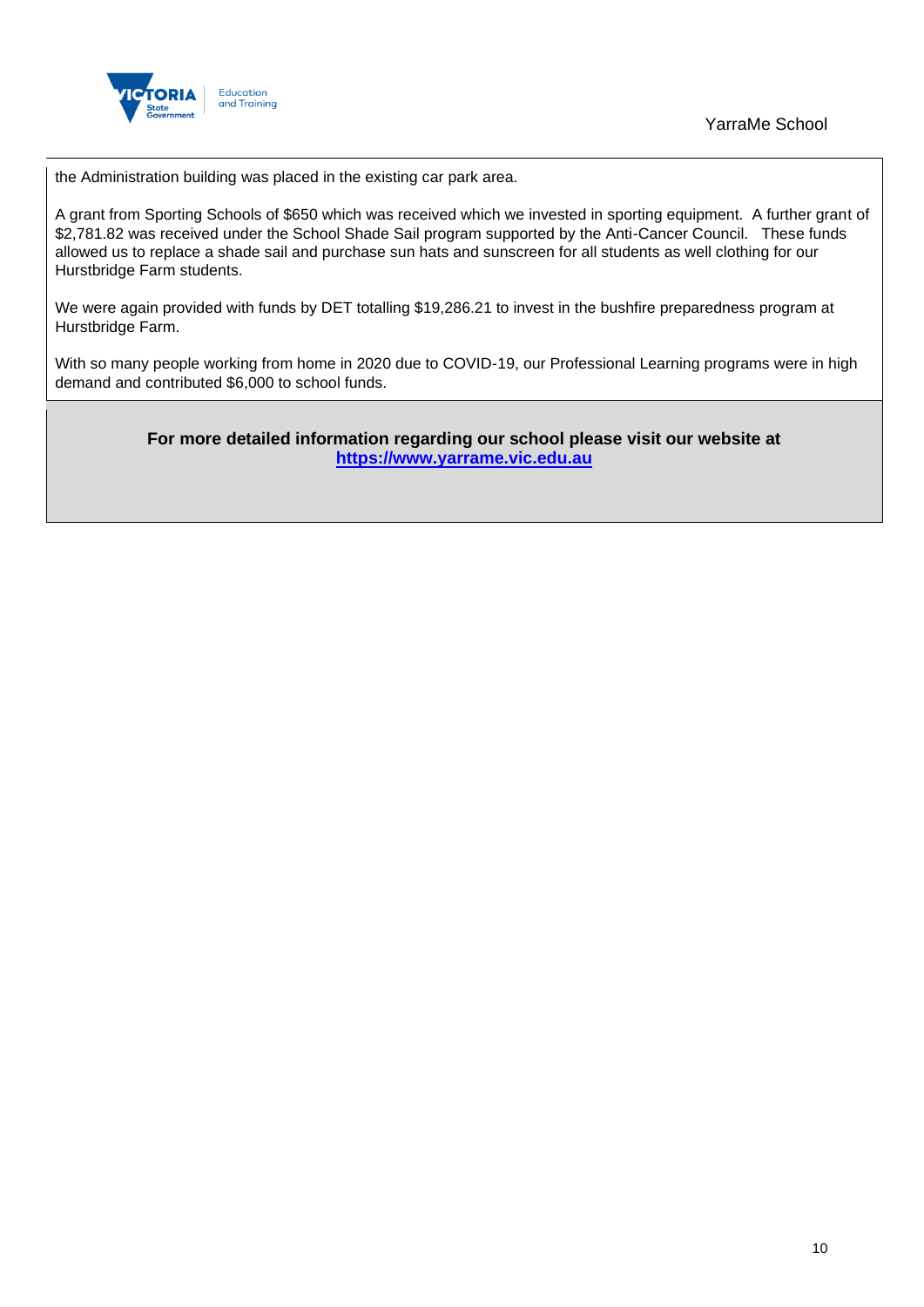

# **Performance Summary**

The Performance Summary for government schools provides an overview of how this school is contributing to the objectives of the Education State and how it compares to other Victorian Government schools.

All schools work in partnership with their school community to improve outcomes for children and young people. Sharing this information with parents and the wider school community helps to support community engagement in student learning, a key priority of the Framework for Improving Student Outcomes.

Refer to the 'How to read the Annual Report' section for help on how to interpret this report.

## SCHOOL PROFILE

#### **Enrolment Profile**

A total of 0 students were enrolled at this school in 2020, 0 female and 0 male.

NDA percent of students had English as an additional language and NDA percent were Aboriginal or Torres Strait Islander.

#### **Overall Socio-Economic Profile**

The overall school's socio-economic profile is based on the school's Student Family Occupation and Education index (SFOE) which takes into account parents' occupations and education.

Possible socio-economic band values are: Low, Low-Medium, Medium and High.

This school's socio-economic band value is: NDA

#### **Parent Satisfaction Summary**

The percent endorsement by parents on their school satisfaction level, as reported in the annual Parent Opinion Survey.

Percent endorsement indicates the percent of positive responses (agree or strongly agree) from parents who responded to the survey.



#### **School Staff Survey**

The percent endorsement by staff on School Climate, as reported in the annual School Staff Survey.

Percent endorsement indicates the percent of positive responses (agree or strongly agree) from staff who responded to the survey. Data is suppressed for schools with three or less respondents to the survey for confidentiality reasons.

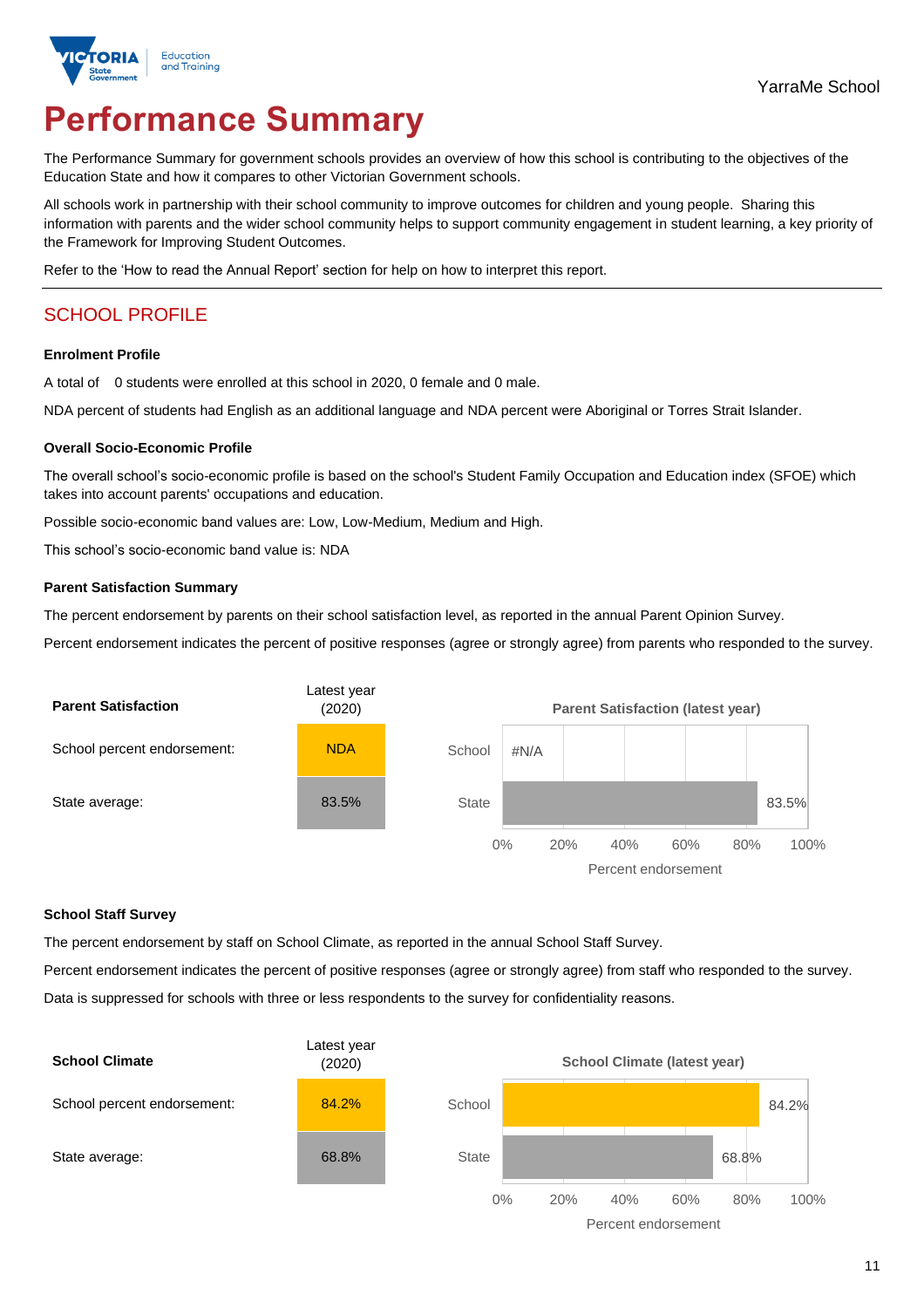

## ACHIEVEMENT

### **Teacher Judgement of student achievement**

Percent of results at each achievement level in English and Mathematics.

### **English**

| Achievement<br>Level | Latest year<br>(2020) |                               |       |     | <b>English (Latest year)</b> |     |     |      |
|----------------------|-----------------------|-------------------------------|-------|-----|------------------------------|-----|-----|------|
| A                    | <b>NDA</b>            | A                             | #N/A  |     |                              |     |     |      |
| В                    | <b>NDA</b>            | B                             | #N/A  |     |                              |     |     |      |
| C                    | <b>NDA</b>            | C                             | #N/A  |     |                              |     |     |      |
| D                    | <b>NDA</b>            | D                             | #N/A  |     |                              |     |     |      |
| 0.5                  | <b>NDA</b>            | 0.5                           | #N/A  |     |                              |     |     |      |
| F to F.5             | <b>NDA</b>            | F to F.5                      | #N/A  |     |                              |     |     |      |
| 1 to 1.5             | <b>NDA</b>            | 1 to 1.5                      | #N/A  |     |                              |     |     |      |
| 2 to 2.5             | <b>NDA</b>            | 2 to 2.5                      | #N/A  |     |                              |     |     |      |
| 3 to 3.5             | <b>NDA</b>            | 3 to 3.5                      | #N/A  |     |                              |     |     |      |
| 4 to 4.5             | <b>NDA</b>            | 4 to 4.5                      | #N/A  |     |                              |     |     |      |
| 5 to 5.5             | <b>NDA</b>            | Achievement Level<br>5 to 5.5 | #N/A  |     |                              |     |     |      |
| 6 to 6.5             | <b>NDA</b>            | 6 to 6.5                      | #N/A  |     |                              |     |     |      |
| 7 to 7.5             | <b>NDA</b>            | 7 to 7.5                      | #N/A  |     |                              |     |     |      |
| 8 to 8.5             | <b>NDA</b>            | 8 to 8.5                      | #N/A  |     |                              |     |     |      |
| 9 to 9.5             | <b>NDA</b>            | 9 to 9.5                      | #N/A  |     |                              |     |     |      |
| 10 to 10.5           | <b>NDA</b>            | 10 to 10.5                    | #N/A  |     |                              |     |     |      |
| 11 to 11.5           | <b>NDA</b>            | 11 to 11.5                    | #N/A  |     |                              |     |     |      |
| NA                   | <b>NDA</b>            | <b>NA</b>                     | #N/A  |     |                              |     |     |      |
|                      |                       |                               | $0\%$ | 20% | 40%                          | 60% | 80% | 100% |

### Percent of results

### **Mathematics**

| Achievement<br>Level | Latest year<br>(2020) |                   |            |         |     |     | <b>Mathematics (Latest year)</b> |     |      |
|----------------------|-----------------------|-------------------|------------|---------|-----|-----|----------------------------------|-----|------|
| A                    | <b>NDA</b>            |                   | A          | $\#N/A$ |     |     |                                  |     |      |
| B                    | <b>NDA</b>            |                   | B          | #N/A    |     |     |                                  |     |      |
| C                    | <b>NDA</b>            |                   | C          | $\#N/A$ |     |     |                                  |     |      |
| D                    | <b>NDA</b>            |                   | D          | #N/A    |     |     |                                  |     |      |
| 0.5                  | <b>NDA</b>            |                   | 0.5        | #N/A    |     |     |                                  |     |      |
| F to F.5             | <b>NDA</b>            |                   | F to F.5   | #N/A    |     |     |                                  |     |      |
| 1 to 1.5             | <b>NDA</b>            |                   | 1 to 1.5   | #N/A    |     |     |                                  |     |      |
| 2 to 2.5             | <b>NDA</b>            |                   | 2 to 2.5   | $\#N/A$ |     |     |                                  |     |      |
| 3 to 3.5             | <b>NDA</b>            | Achievement Level | 3 to 3.5   | #N/A    |     |     |                                  |     |      |
| 4 to 4.5             | <b>NDA</b>            |                   | 4 to 4.5   | #N/A    |     |     |                                  |     |      |
| 5 to 5.5             | <b>NDA</b>            |                   | 5 to 5.5   | $\#N/A$ |     |     |                                  |     |      |
| 6 to 6.5             | <b>NDA</b>            |                   | 6 to 6.5   | #N/A    |     |     |                                  |     |      |
| 7 to 7.5             | <b>NDA</b>            |                   | 7 to 7.5   | #N/A    |     |     |                                  |     |      |
| 8 to 8.5             | <b>NDA</b>            |                   | 8 to 8.5   | #N/A    |     |     |                                  |     |      |
| 9 to 9.5             | <b>NDA</b>            |                   | 9 to 9.5   | $\#N/A$ |     |     |                                  |     |      |
| 10 to 10.5           | <b>NDA</b>            |                   | 10 to 10.5 | #N/A    |     |     |                                  |     |      |
| 11 to 11.5           | <b>NDA</b>            |                   | 11 to 11.5 | #N/A    |     |     |                                  |     |      |
| <b>NA</b>            | <b>NDA</b>            |                   | <b>NA</b>  | #N/A    |     |     |                                  |     |      |
|                      |                       |                   |            | $0\%$   | 20% | 40% | 60%                              | 80% | 100% |

12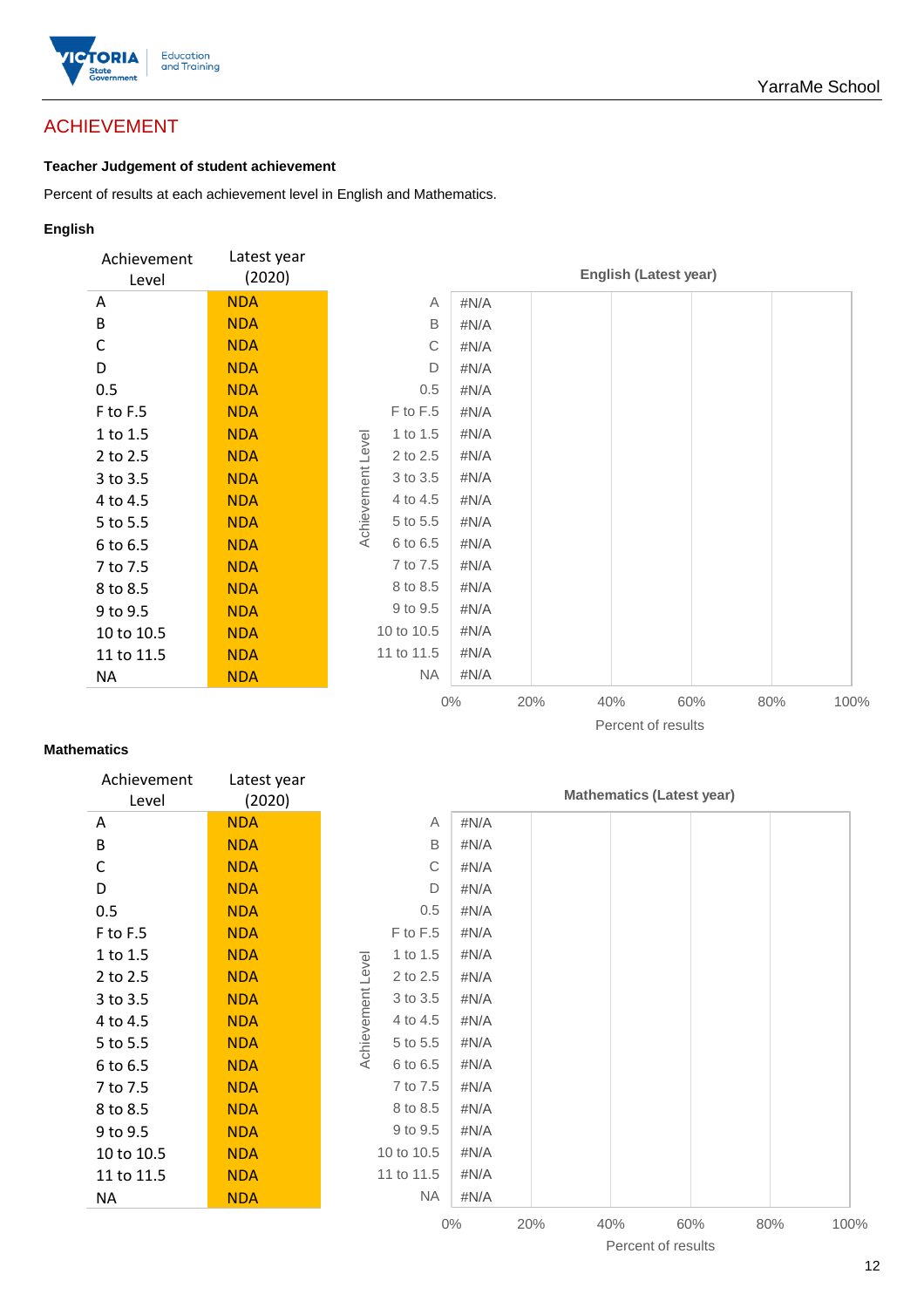

### **Average Number of Student Absence Days**

Absence from school can impact on students' learning. Common reasons for non-attendance include illness and extended family holidays. Absence data in 2020 may have been influenced by local processes and procedures adopted in response to remote and flexible learning.

| <b>Student Absence</b>                 | 2017 | 2018 | 2019 | 2020 | 4-vear<br>average |
|----------------------------------------|------|------|------|------|-------------------|
| School average number of absence days: | 21.7 | 30.6 | 15.4 | 13 በ | 20.6              |

#### **Students exiting to further studies or full-time employment**

Percentage of students going on to further studies or full-time employment.

Note: This measure refers to data from the previous calendar year. Data excludes destinations recorded as 'Unknown'.

| <b>Student Exits</b>                                      | 2017       | 2018       | 2019       | 2020      | 4-vear<br>average |
|-----------------------------------------------------------|------------|------------|------------|-----------|-------------------|
| School percent of students with positive<br>destinations: | <b>NDA</b> | <b>NDA</b> | <b>NDP</b> | $100.0\%$ | $100.0\%$         |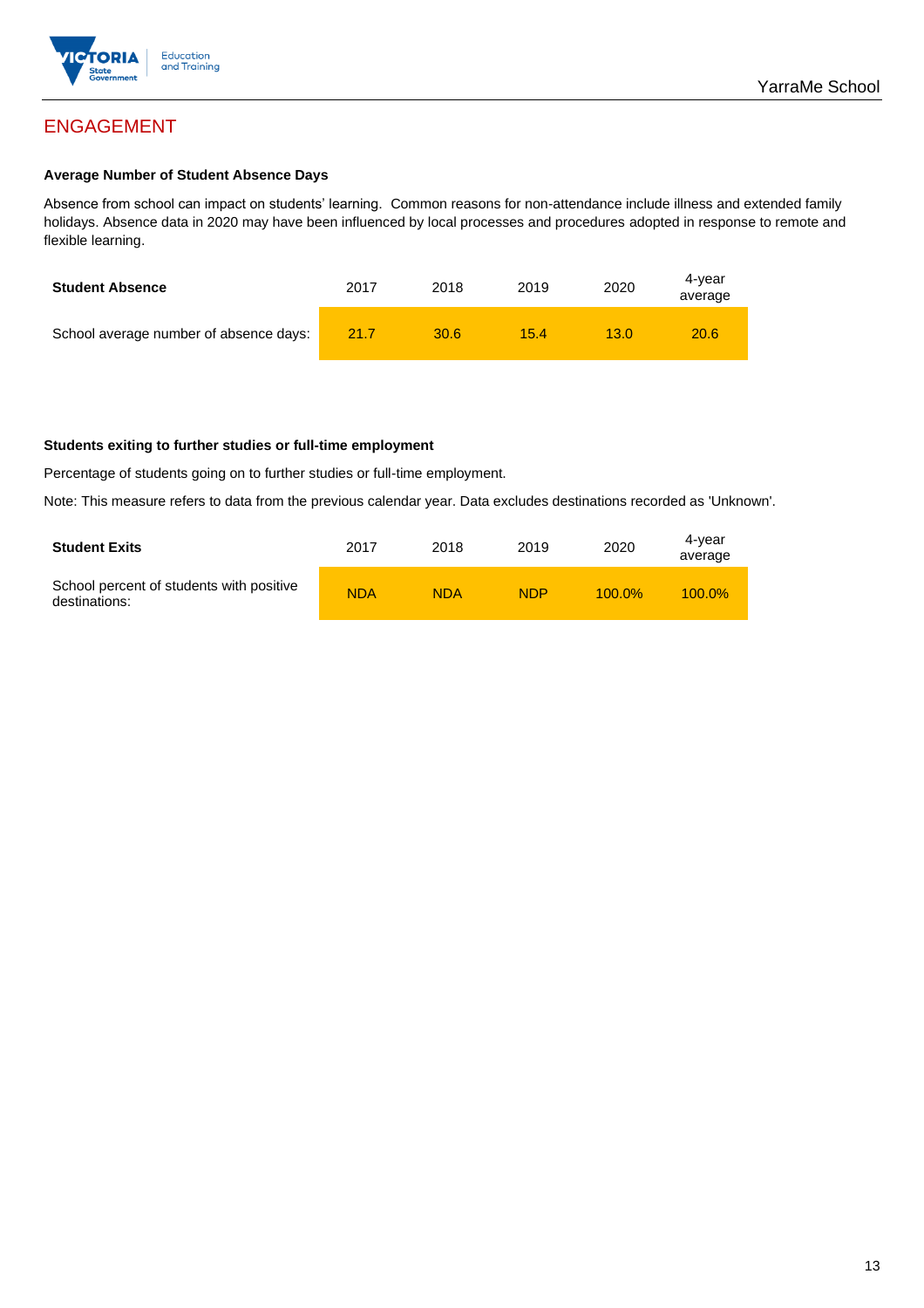

# **Financial Performance and Position**

FINANCIAL PERFORMANCE - OPERATING STATEMENT SUMMARY FOR THE YEAR ENDING 31 DECEMBER, 2020

| <b>Revenue</b>                  | <b>Actual</b> |
|---------------------------------|---------------|
| <b>Student Resource Package</b> | \$2,137,713   |
| Government Provided DET Grants  | \$327,313     |
| Government Grants Commonwealth  | <b>NDA</b>    |
| <b>Government Grants State</b>  | \$4,932       |
| Revenue Other                   | \$13,481      |
| <b>Locally Raised Funds</b>     | \$2,251       |
| <b>Capital Grants</b>           | <b>NDA</b>    |
| <b>Total Operating Revenue</b>  | \$2,484,190   |

| Equity $1$                                          | <b>Actual</b> |
|-----------------------------------------------------|---------------|
| Equity (Social Disadvantage)                        | \$5,000       |
| Equity (Catch Up)                                   | <b>NDA</b>    |
| <b>Transition Funding</b>                           | <b>NDA</b>    |
| Equity (Social Disadvantage - Extraordinary Growth) | <b>NDA</b>    |
| <b>Equity Total</b>                                 | \$5,000       |

| <b>Expenditure</b>                    | <b>Actual</b> |
|---------------------------------------|---------------|
| Student Resource Package <sup>2</sup> | \$1,960,315   |
| Adjustments                           | <b>NDA</b>    |
| <b>Books &amp; Publications</b>       | \$417         |
| Camps/Excursions/Activities           | \$1,551       |
| <b>Communication Costs</b>            | \$12,563      |
| Consumables                           | \$32,135      |
| Miscellaneous Expense <sup>3</sup>    | \$11,874      |
| <b>Professional Development</b>       | \$14,007      |
| Equipment/Maintenance/Hire            | \$56,097      |
| <b>Property Services</b>              | \$96,660      |
| Salaries & Allowances <sup>4</sup>    | \$15,059      |
| <b>Support Services</b>               | \$59,075      |
| Trading & Fundraising                 | <b>NDA</b>    |
| <b>Motor Vehicle Expenses</b>         | \$9,288       |
| Travel & Subsistence                  | \$753         |
| <b>Utilities</b>                      | \$10,092      |
| <b>Total Operating Expenditure</b>    | \$2,279,887   |
| <b>Net Operating Surplus/-Deficit</b> | \$204,303     |
| <b>Asset Acquisitions</b>             | <b>NDA</b>    |

(1) The equity funding reported above is a subset of the overall revenue reported by the school.

(2) Student Resource Package Expenditure figures are as of 02 Mar 2021 and are subject to change during the reconciliation process.

(3) Miscellaneous Expenses include bank charges, administration expenses, insurance and taxation charges.

(4) Salaries and Allowances refers to school-level payroll.